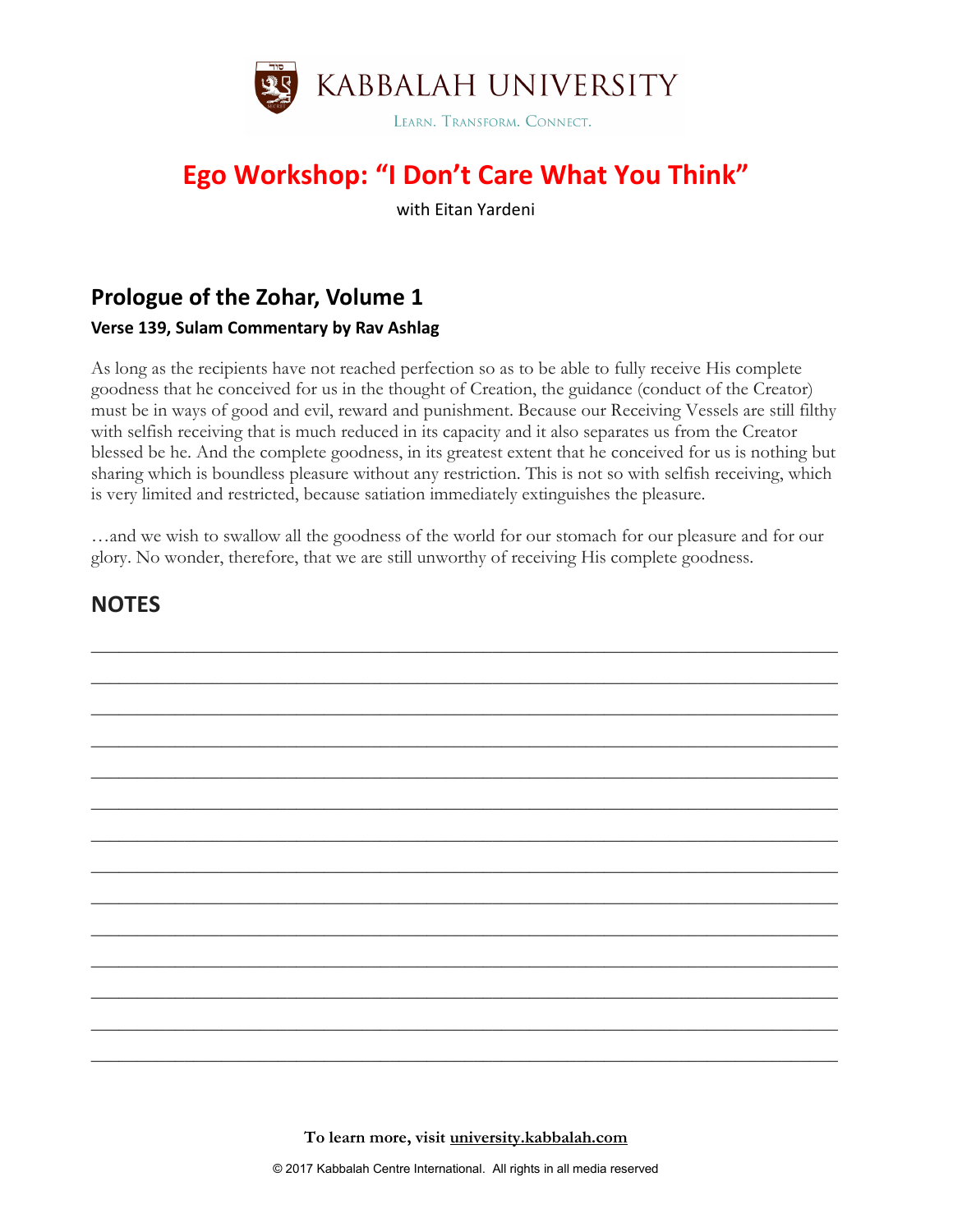

#### **Rav Ashlag, Letter 6; 1921**

I do regret though, and complain, about the corruptions that still haven't appeared, but which are destined to appear, for a hidden corruption is hopeless, and its surfacing is a great salvation from heaven. The rule is that one does not give what he doesn't have. So if it appears now, there is no doubt that it was here to begin with, but was hidden. This is why I'm happy when they come out of their holes because when you cast your eye on them, they become a pile of bones.

But I do not settle for it even for a moment because I know that those who are with us are more than those who are with them. But weakness stretches time, and those contemptible ants are hidden and their place is unknown. The sage says about it, "The fool folds his hands and eats his own flesh." Moses let down his hands, but when Moses lifts his hands of faith, all that should appear promptly appears, and then Israel triumphs, "in all the mighty hand, and in all the great terror."

"What you wrote me at the end of your letter, that you'd like me to voice my pleasant voice to you, because for me it is no labor at all to delight a bitter soul from its hardships, for a heart full of love sweetens them at their root, the root of all pleasantness.

I will reply to you in brief, that there is a time for everything. You evidently saw that in my first letter, I wrote you and inscribed a very nice thing for its time, rejoicing the heart of God and men, interpreting the true meaning of "They will be satiated and delighted by Your kindness," for it is true, and its end will be pleasant for every palate that longs for true words.

You see how I can exert and delight you with words of truth at this time. God forbid that I should sin in delighting you with falsehood, like the false prophets during the time of the ruin, for there is no falsehood in my domain at all. You already know what I say about those who draw their students to the truth with a network of falsehood and lies, or with luxuries. I have never been defiled by their idols, and not in those is Jacob's lot. Therefore, all my words are said in truth, and where I can't disclose the truth, I keep completely silent."

\_\_\_\_\_\_\_\_\_\_\_\_\_\_\_\_\_\_\_\_\_\_\_\_\_\_\_\_\_\_\_\_\_\_\_\_\_\_\_\_\_\_\_\_\_\_\_\_\_\_\_\_\_\_\_\_\_\_\_\_\_\_\_\_\_\_\_\_\_\_\_\_\_\_\_\_\_\_\_\_

\_\_\_\_\_\_\_\_\_\_\_\_\_\_\_\_\_\_\_\_\_\_\_\_\_\_\_\_\_\_\_\_\_\_\_\_\_\_\_\_\_\_\_\_\_\_\_\_\_\_\_\_\_\_\_\_\_\_\_\_\_\_\_\_\_\_\_\_\_\_\_\_\_\_\_\_\_\_\_\_

\_\_\_\_\_\_\_\_\_\_\_\_\_\_\_\_\_\_\_\_\_\_\_\_\_\_\_\_\_\_\_\_\_\_\_\_\_\_\_\_\_\_\_\_\_\_\_\_\_\_\_\_\_\_\_\_\_\_\_\_\_\_\_\_\_\_\_\_\_\_\_\_\_\_\_\_\_\_\_\_

\_\_\_\_\_\_\_\_\_\_\_\_\_\_\_\_\_\_\_\_\_\_\_\_\_\_\_\_\_\_\_\_\_\_\_\_\_\_\_\_\_\_\_\_\_\_\_\_\_\_\_\_\_\_\_\_\_\_\_\_\_\_\_\_\_\_\_\_\_\_\_\_\_\_\_\_\_\_\_\_

\_\_\_\_\_\_\_\_\_\_\_\_\_\_\_\_\_\_\_\_\_\_\_\_\_\_\_\_\_\_\_\_\_\_\_\_\_\_\_\_\_\_\_\_\_\_\_\_\_\_\_\_\_\_\_\_\_\_\_\_\_\_\_\_\_\_\_\_\_\_\_\_\_\_\_\_\_\_\_\_

\_\_\_\_\_\_\_\_\_\_\_\_\_\_\_\_\_\_\_\_\_\_\_\_\_\_\_\_\_\_\_\_\_\_\_\_\_\_\_\_\_\_\_\_\_\_\_\_\_\_\_\_\_\_\_\_\_\_\_\_\_\_\_\_\_\_\_\_\_\_\_\_\_\_\_\_\_\_\_\_

\_\_\_\_\_\_\_\_\_\_\_\_\_\_\_\_\_\_\_\_\_\_\_\_\_\_\_\_\_\_\_\_\_\_\_\_\_\_\_\_\_\_\_\_\_\_\_\_\_\_\_\_\_\_\_\_\_\_\_\_\_\_\_\_\_\_\_\_\_\_\_\_\_\_\_\_\_\_\_\_

\_\_\_\_\_\_\_\_\_\_\_\_\_\_\_\_\_\_\_\_\_\_\_\_\_\_\_\_\_\_\_\_\_\_\_\_\_\_\_\_\_\_\_\_\_\_\_\_\_\_\_\_\_\_\_\_\_\_\_\_\_\_\_\_\_\_\_\_\_\_\_\_\_\_\_\_\_\_\_\_

#### **NOTES**

**To learn more, visit university.kabbalah.com**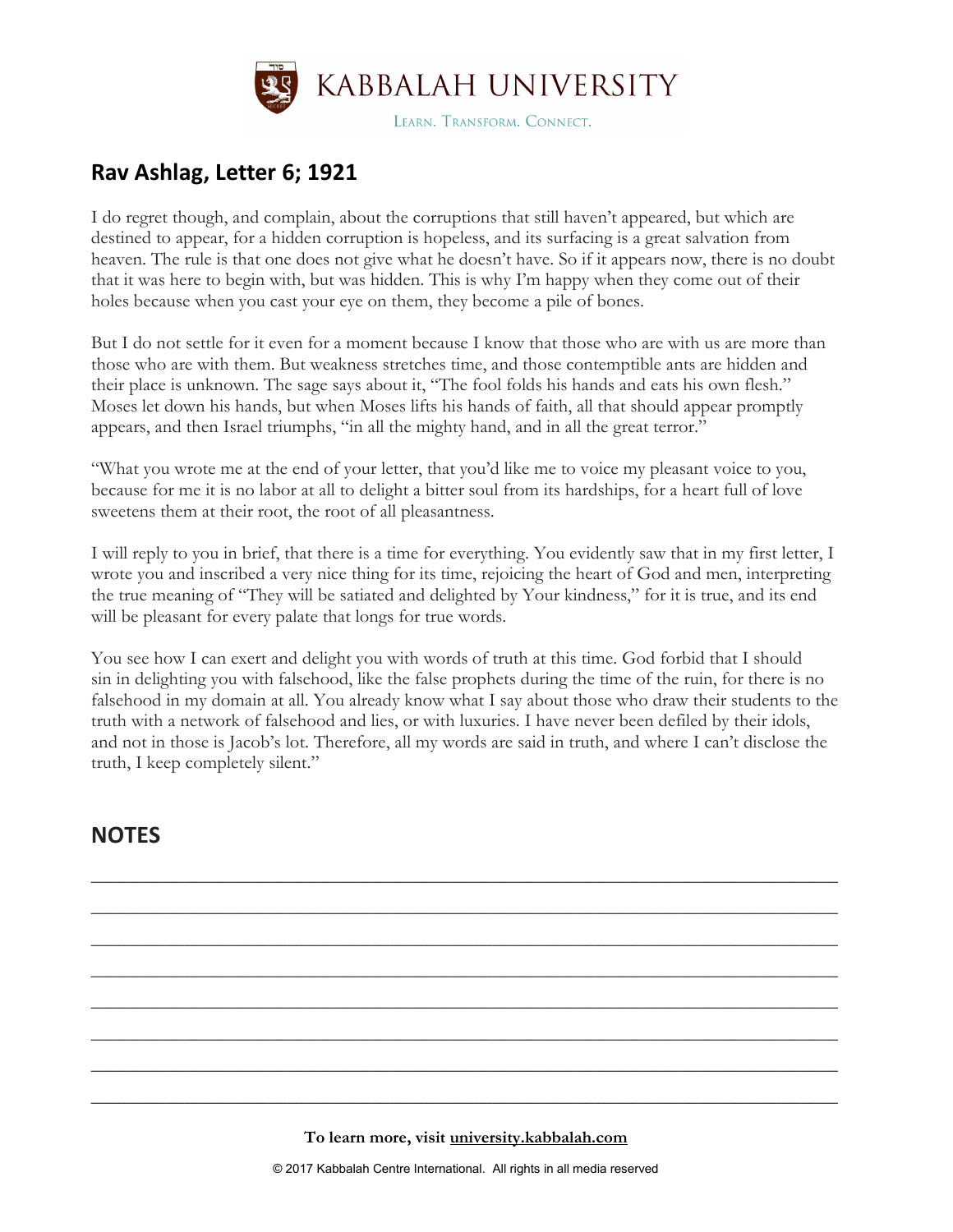

## "I CARE TOO MUCH WHAT YOU THINK" THOUGHTS

1) Are you absolutely sure this thought is a reflection of the entire truth?

2) How do you react when you believe this thought?

3) How does this thought serve you?

4) How does this thought hurt you?

5) Who would you be without this thought?